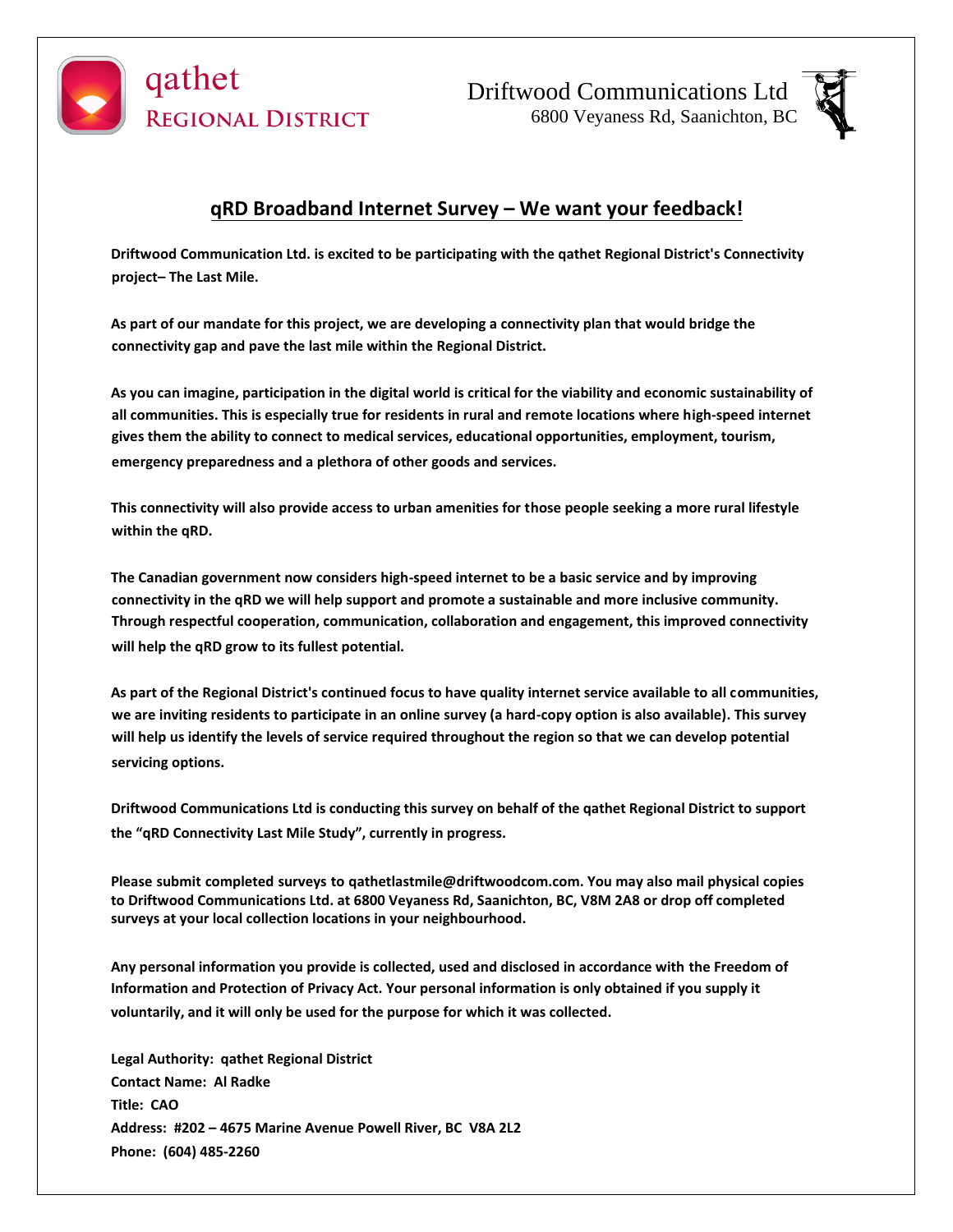## **SURVEY**

#### 1. Protection of Personal Privacy

By checking "I agree" below you are indicating you have read the above information and agree to the collection, use, and storage of any information you provide in the survey.

|  | Agree |
|--|-------|
|--|-------|

2. What is your home or business address:

*If you are not comfortable with sharing your specific address, entering the block would help us greatly. For example: (If your address were 1234 Smith Street you could enter 1000 Block of smith Street)*

3. Do you currently have internet service available to you and your household/business?

 $\Box$ Yes  $\Box$  No

4. If Yes, who is your current Internet Service Provider:

- $\Box$  Telus
- □ Rogers
- $\Box$  Shaw Cable
- $\Box$  Lasqueti Internet Access Society (LIAS)
- $\Box$  Gillies Bay Internet Society (GBIS)
- ☐ TwinComm
- ☐ RainCoast Networks
- $\Box$  Xplornet
- □ Other \_\_\_\_\_\_\_\_\_\_\_\_\_\_\_\_

5. What type of Internet service do you currently use? (Please check all that apply)

- ☐ WiFi
- ☐ Cellular
- $\Box$  DSL
- $\Box$  Dial-up
- $\Box$  Cable
- $\Box$  Fiber to the home
- $\square$  Satellite
- $\Box$  I do not have internet service

6. What current upload speed do you have? Mbps upload / I do not know  $\square$ 

7. What current download speed do you have? \_\_\_\_\_\_ Mbps download / I do not know □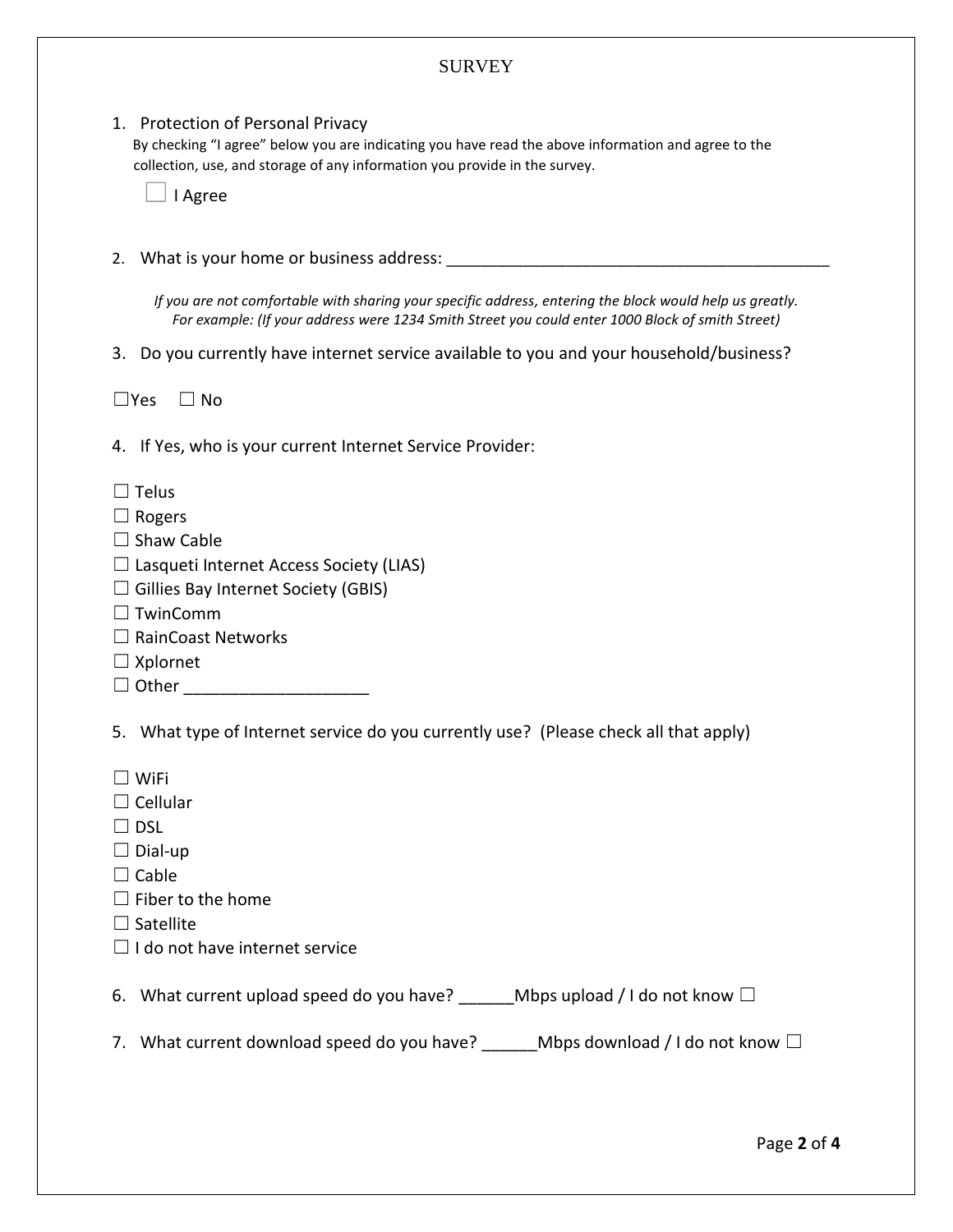## SURVEY

8. How satisfied are you with your current internet service level? (1 being very dissatisfied and 10 being very satisfied)

|                                                                                                                                                                                                                                                                                                                                                              | $\square$ Do not have Internet                                                      | $\square$ 1 | $\Box$ 2 | $\square$ 3 | $\Box$ 4 | $\square$ 5 | $\Box 6$ | 17 | $\square$ 8 | $\square$ 9 | $\square$ 10 |
|--------------------------------------------------------------------------------------------------------------------------------------------------------------------------------------------------------------------------------------------------------------------------------------------------------------------------------------------------------------|-------------------------------------------------------------------------------------|-------------|----------|-------------|----------|-------------|----------|----|-------------|-------------|--------------|
|                                                                                                                                                                                                                                                                                                                                                              | 9. For what purpose do you use your Internet service? (Please check all that apply) |             |          |             |          |             |          |    |             |             |              |
| $\Box$ Communications (email, chat, social media i.e. Facebook etc.)<br>$\Box$ Streaming services (music/videos/gaming)<br>$\Box$ Household management (Paying bills, booking travel, etc.)<br>$\Box$ Sharing photos and videos<br>$\Box$ Education (K-12, Post-Secondary)<br>$\Box$ Remote worker<br>$\Box$ Operating a Business<br>$\Box$ Medical Services |                                                                                     |             |          |             |          |             |          |    |             |             |              |
| 10. What devices do you or would you use for your Internet service?<br>(Please check all that apply)                                                                                                                                                                                                                                                         |                                                                                     |             |          |             |          |             |          |    |             |             |              |
| $\Box$ Desktop computer<br>$\Box$ Laptop computer<br>$\Box$ Tablet/iPad<br>$\Box$ Smart phone                                                                                                                                                                                                                                                                |                                                                                     |             |          |             |          |             |          |    |             |             |              |
| 11. How many people in your household would use internet ______?                                                                                                                                                                                                                                                                                             |                                                                                     |             |          |             |          |             |          |    |             |             |              |
| 12. How interested are you in having high speed Internet service in your home?                                                                                                                                                                                                                                                                               |                                                                                     |             |          |             |          |             |          |    |             |             |              |
| $\Box$ Very Interested<br>Somewhat Interested<br>$\Box$ Not Interested at all                                                                                                                                                                                                                                                                                |                                                                                     |             |          |             |          |             |          |    |             |             |              |
| 13. What monthly fee would you be willing to pay for high-speed Internet service?                                                                                                                                                                                                                                                                            |                                                                                     |             |          |             |          |             |          |    |             |             |              |
| $\Box$ \$25.00 to \$60.00<br>$\Box$ \$60.00 to \$100.00<br>$\Box$ \$100.00 to \$150.00<br>$\Box$ > \$150.00                                                                                                                                                                                                                                                  |                                                                                     |             |          |             |          |             |          |    |             |             |              |